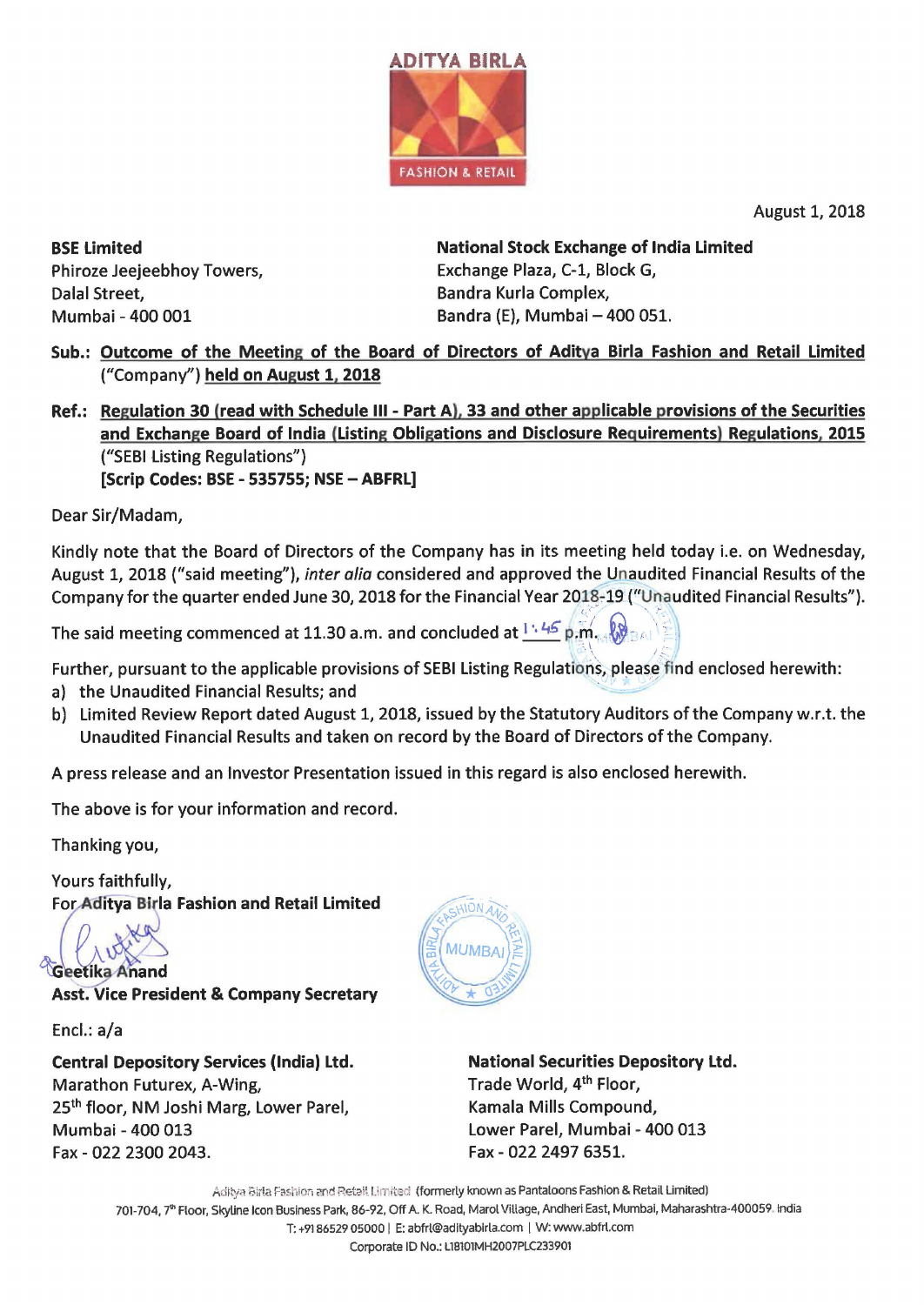

# *Aditya Birla Fashion and Retail Limited posts stellar results, EBITDA soars 50%*

| <b>Results (INR Cr.)</b> | Q1 FY 2018   | Q1 FY2019 | Growth |
|--------------------------|--------------|-----------|--------|
| Revenue                  | 1769         | 1914      | +8%    |
| <b>EBITDA</b>            | 82           | 122       | +50%   |
| <b>PAT</b>               | $20^{\circ}$ | b         |        |

# *Q1 FY2019 Financial Performance*

The Board of Directors of ABFRL at their meeting today has approved the first quarter results of the Company. The Company reported a remarkable 50% increase in EBITDA along with revenue growth of 8%. Adjusted for GST and Ind AS 115, revenue grew by 13% for the quarter. Profit After Tax (PAT) stood at  $\bar{\tau}$  6 Cr. vs loss of  $\bar{\tau}$  20 Cr. in the corresponding quarter last year.

#### *Business Segment Highlights*

#### *Madura:*

Madura business segment consists of **Lifestyle brands** – Louis Philippe, Van Heusen, Allen Solly & Peter England, **Fast Fashion** – Forever 21 & People and **Other businesses.**

Madura recorded an impressive EBITDA growth of 25% with the revenue rising to  $\bar{\xi}$  945 Cr. as compared to  $\bar{\tau}$  891 Cr. in the same period last year. Key achievements:

- EBITDA for Lifestyle brands increased by 20% while revenues grew by 6% over Q1 FY18. However, GST & Ind AS adjusted revenue growth was 12%
- Fast Fashion EBITDA losses halved despite lower sales due to concerted efforts towards cost outs and improvement in store productivity.
- Other businesses comprising international brands and Innerwear continued the upward trend; with 81% growth over the last year, primarily through a widened distribution network of innerwear business.

## *Pantaloons:*

Pantaloons - one of the fastest growing value-fashion retailers in the country, continued to deliver a stellar performance. The network expanded to 282 stores from 213 stores in Q1 FY18. Highlights: